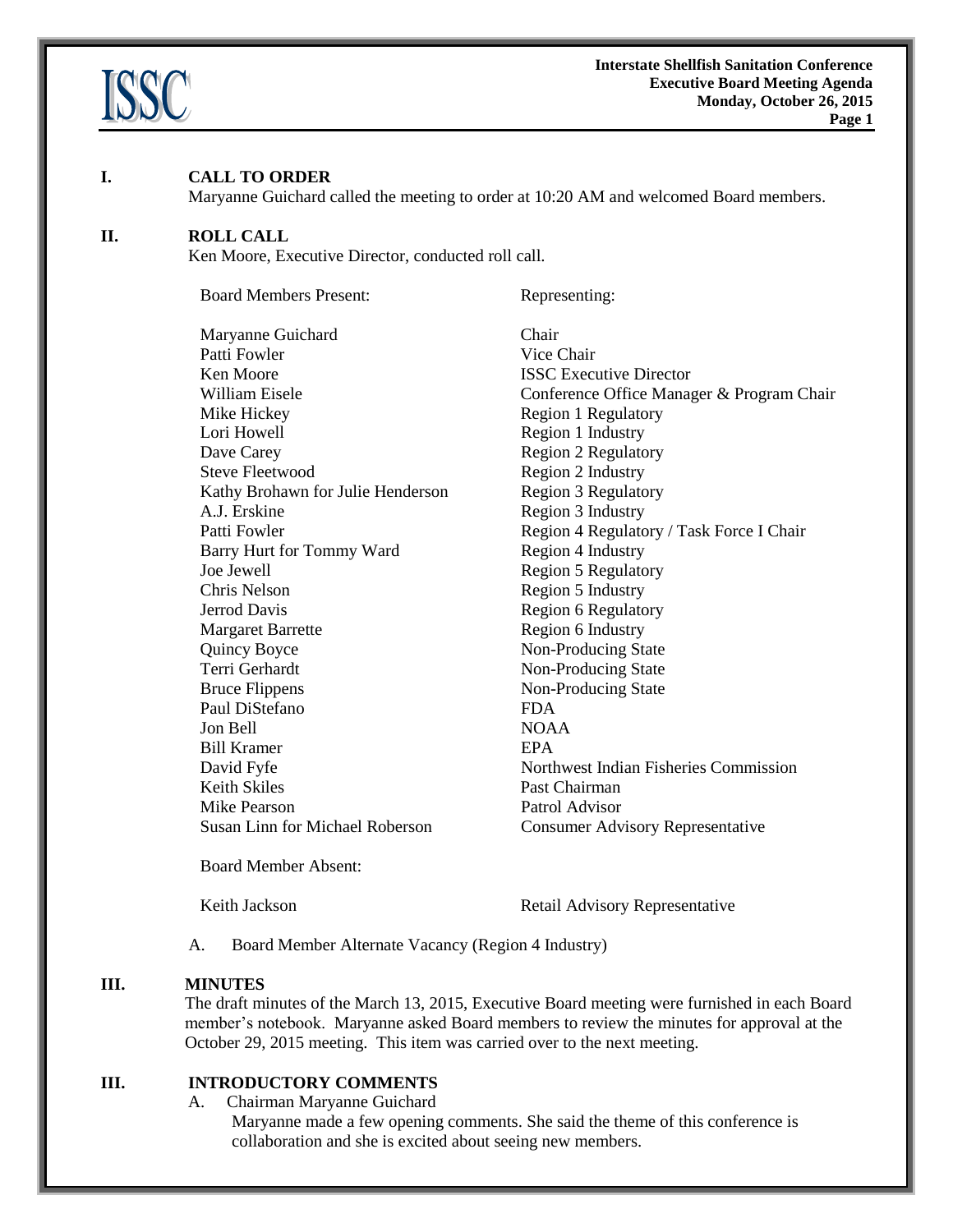

## B. FDA Paul DiStefano

Paul reported the following:

New hires:

- 1. Steve Tidwell, Engineering.
- 2. New LEO has been hired and Lizzie Evans will be transitioning towards Vibrio activities.
- 3. Quinton Forest. New Growing Area Shellfish Specialist.
- 4. Julie Anabarchian has joined the Central Region.
- 5. Peter Koufopoupulous Division of Seafood Director.

#### Retirements:

1. Andy Depaola retiring end of calendar year.

2. Steve Plakas retiring from Dauphin Island.

Changes:

- 1. ORA realignment 2 supervisors for shellfish only.
- 2. Process of updating Molluscan shellfish program.
- 3. Moved from fiscal year to calendar year assessment period. Helps with vibrio evaluation. Will improve ability to report to ISSC.

Other:

- 1. Status of States report will be presented at the Board meeting on Thursday with Growing Area presented by Greg Goblick; Vibrio presented by Lizzie Evans; Plant and Patrol presented by Raymond Burditt; and Laboratory presented by Linda Chandler.
- 2. Paul encouraged everyone to attend the symposium.

## C. NMFS Jon Bell

Jon reported the following:

- 1. Reorganized and new office of international affairs.
- 2. Calvin Walker hired as lead analyst.
- 3. Will hire microbiologist and chemist.
- 4. Asked how NOAA/NMFS can they focus on more than just funding?

## D. EPA Bill Kramer

Bill reported on the following topics (report available upon request)

- 1. Clean Water Act Recommended Water Quality Criteria for Recreational Waters (Swimming)
- 2. EPA Development of Ambient Water Quality Criteria for Viruses Bacteriophage
- 3. EPA Development of Recreational Ambient Water Quality Criteria (AWQC) for Cyanotoxins
- 4. Ocean Acidification (OA)
- 5. Beach Sanitary Survey Tool Demonstration
- 6. Harmful Algal Blooms (HABS)

#### **IV. COMMITTEE REPORTS**

A. Patrol Committee

Mike Pearson reported that the Committee's charge is to provide consultation to the Executive Board regarding patrol matters which includes identifying and advising the Executive Board regarding molluscan shellfish patrol issues that have the potential to impact the National Shellfish Sanitation Program. The following findings and conclusions were presented in the Committee's report.

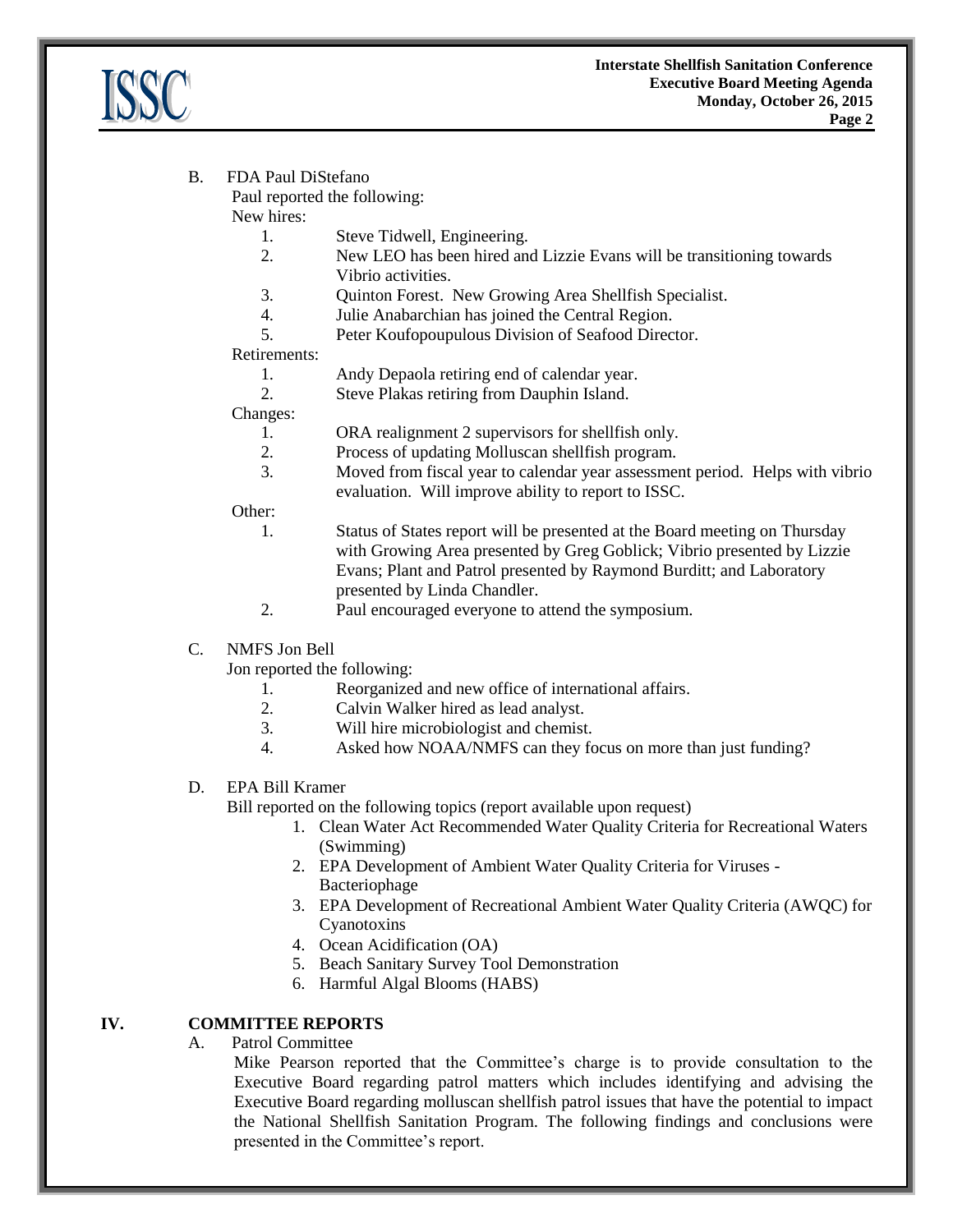

- 1. Multiple states reported that incidents of Aquacultured Shellfish being stolen and possibly distributed to the market have been on the increase. As aquaculture becomes an increasingly popular alternative to depleted wildstocks. This has the potential to impact the program from products being stolen during times when harvesting is restricted due to closures. Suggestions were discussed on ways of dealing with the issue by multiple committee members and attendees.
- 2. Committee members and attendees also viewed a presentation by Polestar representatives Joe Fessenden and Nick Salvi on their Vessel Monitoring System. This system is currently being used by the Louisiana Department of Wildlife to track harvesting vessels and provide better use of resources in the enforcement of closed area patrol.

The Patrol Committee had no recommendations for the Executive Board at this time

D. Proposal Review Committee

Ken Moore addressed the purpose of the purpose of Proposal Review Committee. He said the Committee was tasked with working with the Executive Office to develop Proposal Submission Instructions as well as technical instructions about how to use the form and the instructions should address each field of the submission form. Ken said the instructions for the "cost" field should provide further guidance, including examples, of the type of cost information that may be useful to those reviewing the proposal. Jerrod Davis presented a chart (available upon request) that listed proposals which will be considered numerically.

# E. Shellfish Restoration Committee

Debbie Rouse presented the committee report (available upon request) to the Board. Debbie explained the Committee's charge is to review restoration information that could impact shellfish sanitation and the NSSP and to identify proactive efforts in which Conference involvement would encourage restoration of shellfish growing areas. She said recommendation 1 needs to be presented as a proposal (increase in patrol frequency) and no action is required by the Board at this time. Debbie said the Committee is recommending that the Board approve sponsorship of the 2016 International Conference on Shellfish Restoration (ICSFR) in the amount of \$1,000. A motion was made and seconded that the Board approve the motion. The motion was approved with a voice vote by the Board.

#### F. *V.v.* Illness Review Committee

Ken Moore reminded the Board of what this committee's function is. He said the Board needs to approve the report (available upon request) submitted so it can be posted on the ISSC website. A motion was made and seconded that the Board approve the *V.v.* Illness Review Committee report. The motion was approved with a voice vote by the Board.

# **V. OLD BUSINESS**

A. Task Force Vacancies

Ken Moore asked the Board members to approve revised Task Force rosters. He explained the original appointees not in attendance need to be replaced. (Rosters available upon request) A motion was made and seconded to approve the revised Task Force rosters for the 2015 Biennial Meeting. The motion was approved with a voice vote by the Board. Motion

#### **VI. NEW BUSINESS**

A. Late Proposals